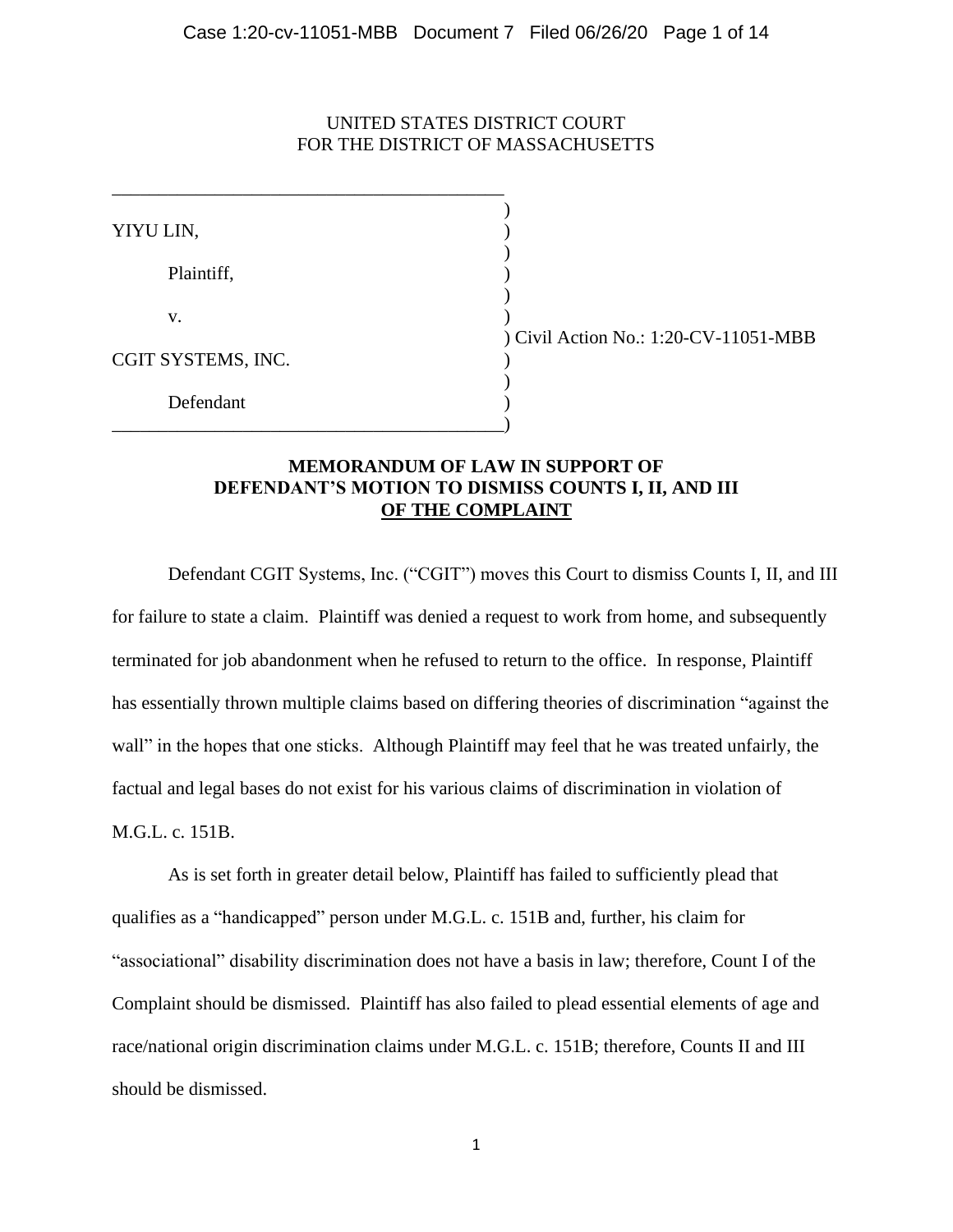### **RELEVEANT FACTUAL AND PROCEDURAL BACKGROUND**

CGIT provides galvanizing, welding solutions, specialty electrical equipment, and highly engineered services to its customers. (Complaint, ¶ 7). It is based in Medway, Massachusetts. Plaintiff was hired as an engineer at CGIT in April 2005. (¶ 8). In 2018, Plaintiff was promoted to the position of Senior Engineer/Team Lead. (¶ 9). Plaintiff specifically worked on the design and manufacture of high voltage power transmission systems, and he was responsible for, among other things, managing a team of engineers and designers, coordinating project design activities, and interfacing directly with customers regarding design issues. (¶ 9). Plaintiff alleges that, during his 15 years with CGIT, his reviews were always positive and that he was recognized by CGIT as one of the best engineers in his department. (¶ 11).

Plaintiff alleges that he has a "history of high blood pressure" that was "made known" to CGIT. (¶ 12). Other than his alleged diagnosis of high blood pressure, Plaintiff makes no further factual allegations regarding his condition, including no information regarding his history, his symptoms, his limitations (if any), his restrictions (if any), his medication (if any), his treatment (if any), or how this alleged condition affects his work or his life. Nor does Plaintiff describe what specifically was "made known" to CGIT regarding his high blood pressure, or when it was made known.<sup>1</sup>

When COVID-19 initially hit Massachusetts, Plaintiff alleges that he received permission from his manager to temporarily work from home for a brief period. (¶ 15). Plaintiff alleges that on March 25, Plaintiff's general manager instructed that all employees who had been working from home must report back to work at CGIT's offices beginning on March 27 or else submit an

<sup>&</sup>lt;sup>1</sup> Plaintiff also alleges that he is 55 years old and a Chinese-American but, as is set forth in Sections 2 and 3 below, Plaintiff does not identify any facts whatsoever that could support a finding that CGIT had any discriminatory animus toward him on account of those two factors.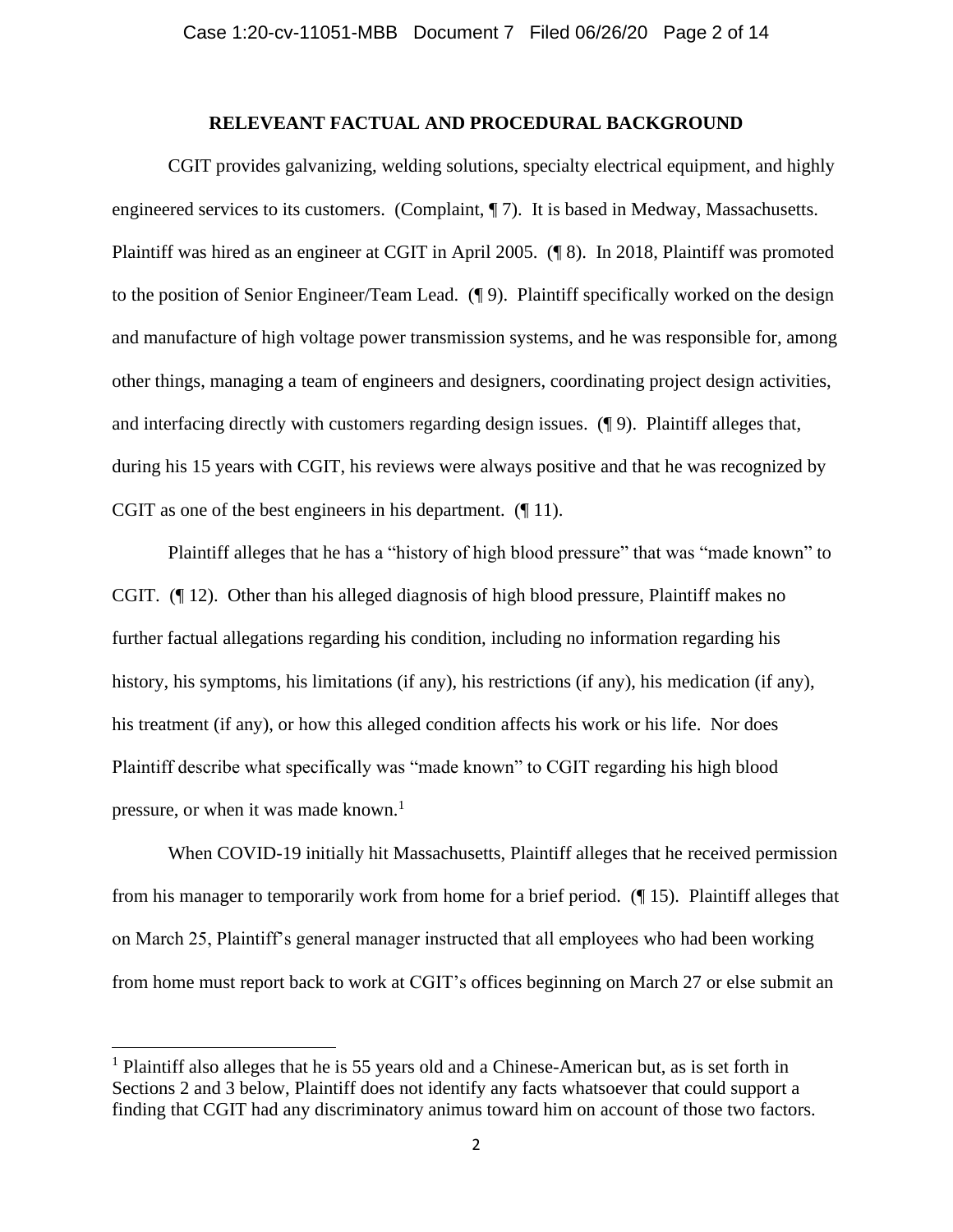### Case 1:20-cv-11051-MBB Document 7 Filed 06/26/20 Page 3 of 14

application for permission to continue to work from home. (¶ 20-21). Plaintiff submitted a request to continue to work from home, alleging that he told his manager he wanted to continue to work from home because he was "concerned about social distancing", particularly given his high blood pressure. (¶ 22). Plaintiff also alleges that he was concerned about exposing his mother to COVID-19, who he is 81-years old with various underlying health conditions. (¶ 22). Plaintiff's request to indefinitely work from home was denied, but he was permitted to take a "floating holiday" on Friday, March 27, and to use his one remaining sick day on Monday, March 30. (¶ 24. 27, 31).

On March 30, Plaintiff alleges that he was told by his manager that he had to report to the office on March 31 in order to continue his employment. (¶ 32). In response, Plaintiff alleges that he reiterated the reasons for his earlier request to work from home – his high blood pressure and his mother's health issues – in an apparent indication that he did not intend to show up to work the following day. (¶ 33). When Plaintiff did not show up to the office on March 31, he was terminated for "job abandonment". (¶ 35).

Plaintiff brings the instant action claiming: (Count I) that he was discriminated against based on his and his mother's alleged disabilities in violation of M.G.L. c. 151B when CGIT denied him the accommodation of working from home; (Count II) that he was discriminated against by CGIT on the basis of his age in violation of Chapter 151B; (Count III) that he was discriminated against by CGIT on the basis of his race/national origin in violation of Chapter 151B; and (Count IV) that CGIT retaliated against him in violation of M.G.L. c. 149, § 148C by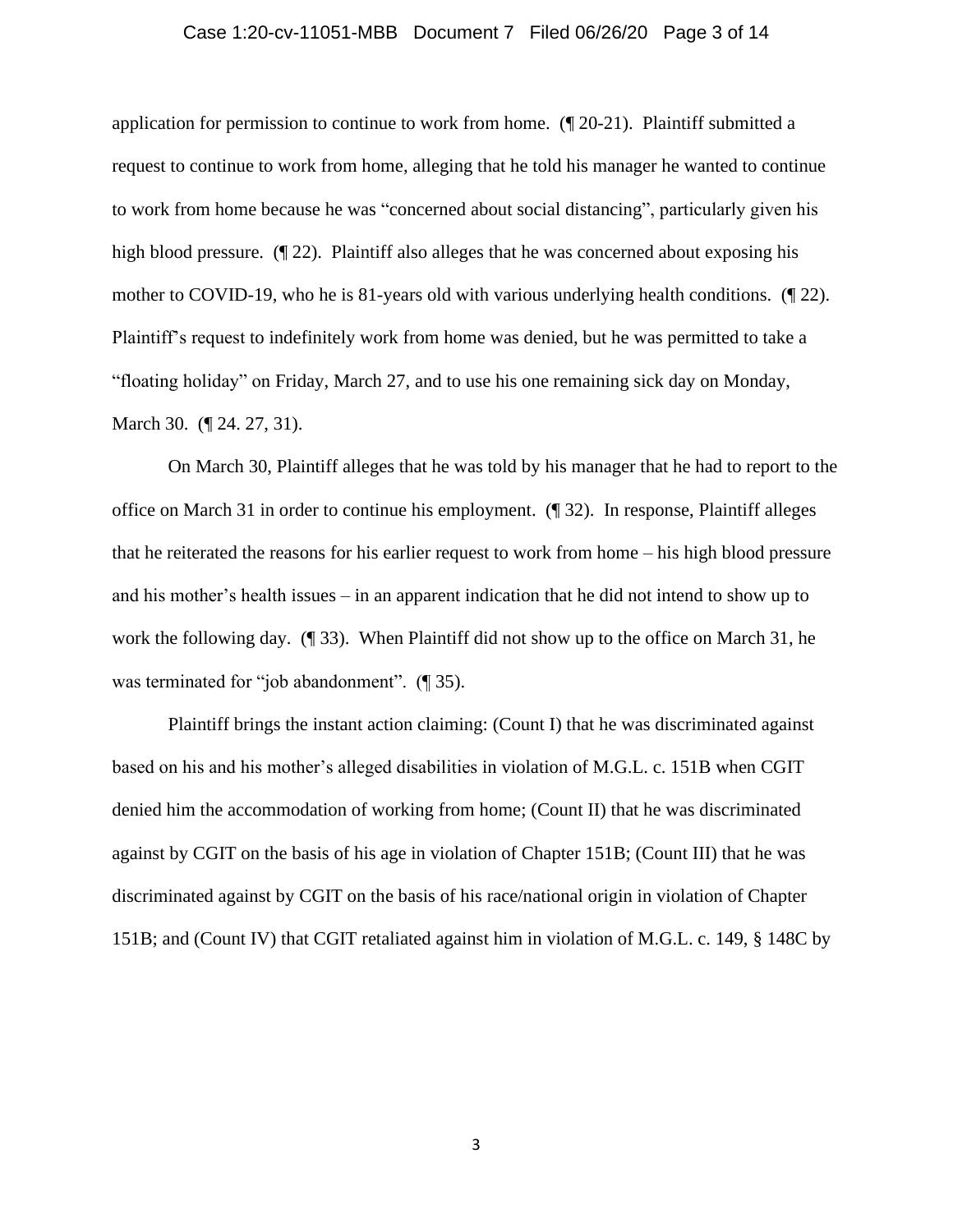terminating him as a result of his use of earned sick time.<sup>2</sup> CGIT has moved to dismiss Counts I, II, and III pursuant to Fed. R. Civ. P.  $12(b)(6)$  for failure to state a claim.<sup>3</sup>

### **ARGUMENT**

A motion to dismiss under Rule 12(b)(6) looks to whether a complaint's factual allegations set forth "a plausible claim upon which relief may be granted." *Foley v. Wells Fargo Bank, N.A.*, 772 F.3d 63, 71 (1st Cir. 2014). A claim is plausible only "when the plaintiff pleads factual content that allows the court to draw the reasonable inference that the defendant is liable for the misconduct alleged." *Ashcroft v. Iqbal*, 556 U.S. 662, 678 (2009). To that end, Rule 12(b)(6) weeds out cases that do not warrant subjecting the defendant to the expensive and laborious discovery phase of litigation because, even taking the allegations in the complaint as true, "the plaintiff could never win." *Foley*, F.3d at 72. A complaint with "threadbare recitals of the elements of a cause of action, supported by mere conclusory statements" cannot survive a

 $2$  Plaintiff alleges that he filed charges against CGIT with the Massachusetts Commission Against Discrimination ("MCAD") on May 11, 2020. (¶ 39). He also alleges that he received permission from the MCAD to withdraw his charge and file this action in court prior to the expiration of the 90-day period. (¶ 40). Plaintiff further alleges that he filed a complaint with the Office of the Attorney General's Fair Labor Division, which issued a letter authorizing him to pursue this matter through private civil lawsuit. (¶¶ 41-42). Plaintiff has not provided documentary evidence of the MCAD permission or the Attorney General's right to sue letter. While CGIT must accept Plaintiff's allegations as true at this pleading stage, CGIT reserves its right to move for dismissal of Plaintiff's complaint to the extent it subsequently comes to light that Plaintiff did not actually exhaust his administrative remedies prior to bringing this action. <sup>3</sup> Although CGIT denies and disputes that it has violated M.G.L. c. 149, § 148C as alleged in Count IV of the Complaint, and it fully intends to defend against such claim, CGIT's Motion to Dismiss does not address that count. Dismissing Counts I, II, III while Count IV remained would still serve judicial economy and efficiency, however, because Plaintiff's claim that he was terminated in retaliation for using earned sick time is different and significantly more narrow than his claims of discrimination based on disability, age, and race/national. Far fewer legal issues would have to be addressed by the parties and the Court should only Count IV remain, and discovery would be much more focused without the discrimination claims, which often involve broad discovery into a defendant's employment practices and other employees. As set forth in this Memorandum, Plaintiff's discrimination claims do not have sufficient merit to warrant that burdensome discovery.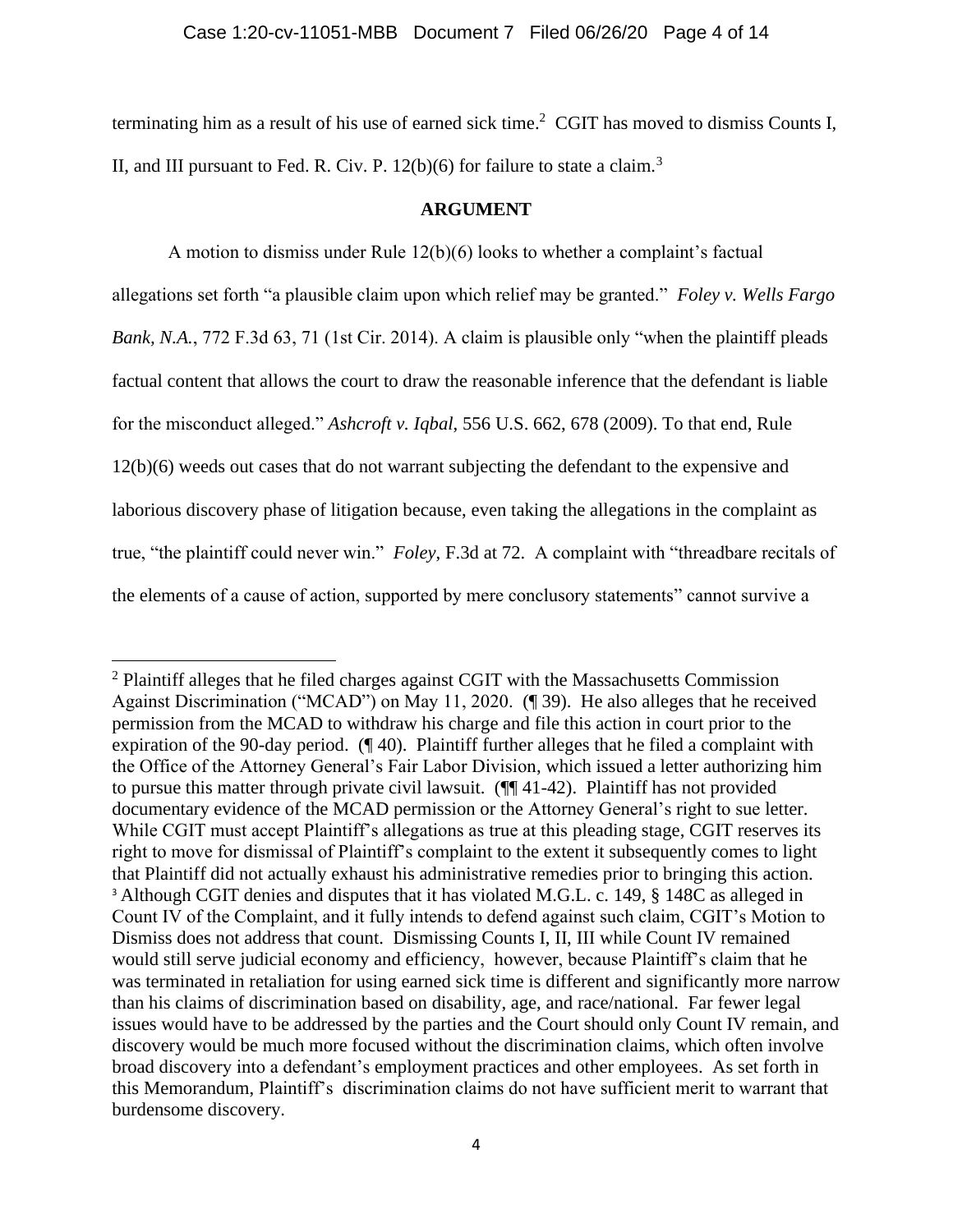motion to dismiss. *Iqbal*, 556 U.S. at 678. As set forth below, Plaintiff's Complaint fails to allege sufficient factual basis to support plausible claims for relief in Counts I, II, and II; therefore, those counts should be dismissed.

# **1. Plaintiff has failed to state a claim for disability discrimination under M.G.L. c. 151B; therefore, Count I of the complaint should be dismissed.**

In Count I of the Complaint Plaintiff brings a claim for disability discrimination pursuant to M.G.L. c. 151B based on two distinct theories. One, that CGIT discriminated against him because of his alleged high blood pressure; and, two, that CGIT discriminated against him on the basis of his mother's various alleged health conditions. For the reasons set forth below, these claims fail.

# *(A) Plaintiff has failed to plead sufficient facts to establish that he qualifies as 'handicapped' under Chapter 151B; therefore, his 'direct' claim of disability discrimination should be dismissed.*

In Count I of the Complaint, Plaintiff alleges that CGIT discriminated against him because of his alleged high blood pressure when it refused to grant him the accommodation of working from home. (¶ 48). In order to successfully plead a *prima facie* case of disability discrimination under M. G. L. c. 151B, § 4(16), a plaintiff must allege facts sufficient to support that: (1) he was handicapped, (2) he was capable of performing the essential functions of the job with reasonable accommodations, (3) he was subject to an adverse employment action and (4) the position remained open after his termination and the employer sought to fill it. *City of New Bedford v. Massachusetts Comm'n Against Discrimination*, 440 Mass. 450, 461-62 (2003); *Beal v. Bd. of Selectmen of Hingham*, 419 Mass. 535, 541 (1995). Here, Plaintiff has failed to allege facts sufficient to establish that he meets the definition of 'handicapped' under G. L. c. 151B; therefore, he cannot establish a *prima facie* case and his claim of disability discrimination should be dismissed.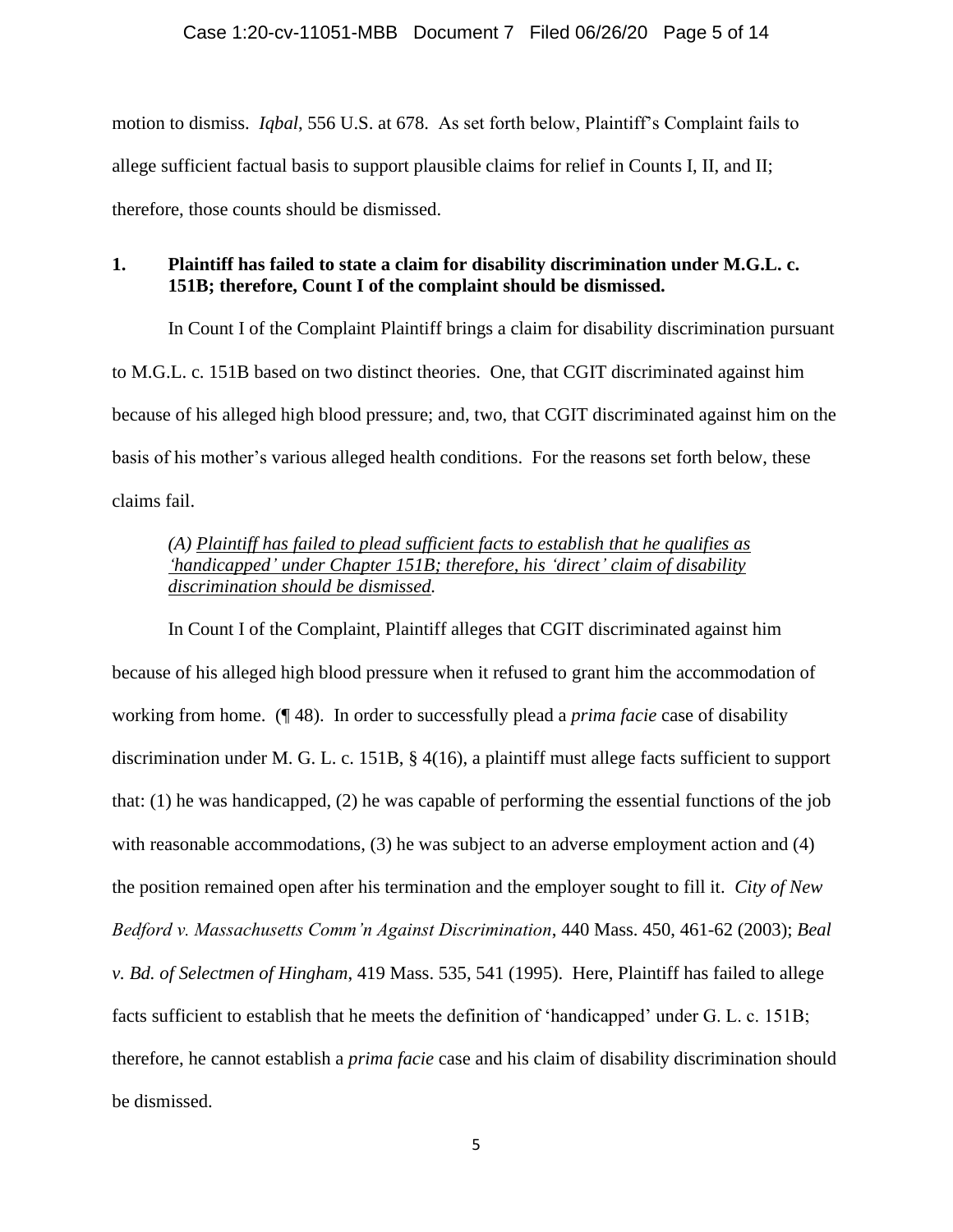### Case 1:20-cv-11051-MBB Document 7 Filed 06/26/20 Page 6 of 14

The only 'handicap' that Plaintiff alleges to have is high blood pressure. The Supreme Judicial Court has made clear that "[n]ot all physical or mental impairments constitute a 'handicap' under the Massachusetts antidiscrimination statute." *City of New Bedford*, *supra* at 462; *Banks v. Hallsmith-Sysco Food Services*, 72 Mass. App. Ct. 1103 (2008) (Rule 1:28) ("Not every medical condition is entitled to protection under our antidiscrimination laws."). In order to determine whether a plaintiff qualifies as 'handicapped' under the statute, Massachusetts courts apply a three-step analysis. *Id.* at 463. First, the court considers whether a plaintiff's condition constitutes a mental or physical 'impairment.' *Id.* Second, the court determines whether the life activity curtailed by the impairment constitutes a 'major life activity' as defined in c. 151B, § 1 (20), and its accompanying regulations. *Id.* Third, the court determines whether the impairment "*substantially limited* the major life activity." *Id.* (citation omitted) (emphasis in original). Under this framework, it is not enough to merely allege the existence of an impairment, "[r]ather, those seeking [G. L. c. 151B] protection must offer evidence that 'the extent of the limitation [caused by their impairment] in terms of their own experience … is substantial.'" *Id.* (quoting *Carroll v. Xerox Corp.*, 294 F.3d 231 (1st Cir. 2002), quoting *Toyota Motor Mfg., Ky., Inc. v. Williams*, 534 U.S. 184, 198 (2002)).

Here, while CGIT will concede the first two prongs of the analysis solely for the purposes of this motion, Plaintiff's claim fails because he has not alleged, even in conclusory fashion (which would not be sufficient), that his high blood pressure "substantially limited" a "major life activity." *See* M. G. L. c. 151B, § 1(20) (defining "major life activities" as "functions, including, but not limited to, caring for one's self, performing manual tasks, walking, seeing, hearing, speaking, breathing, learning, and working*.*"). In *Faiola v. APCO Graphics, Inc.*, 629 F. 3d 43 (1st Cir. 2010), the plaintiff brought a disability discrimination claim under c. 151B,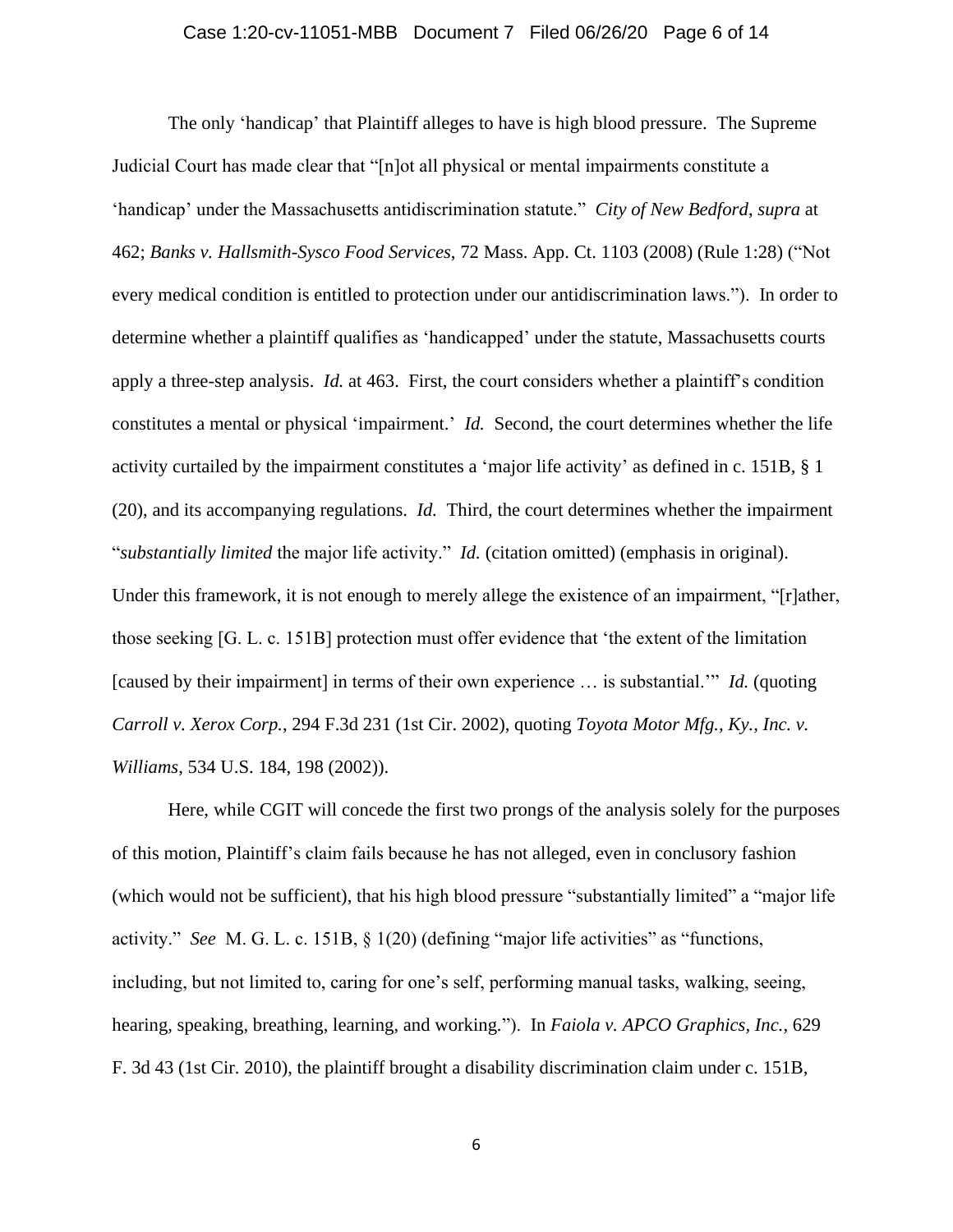### Case 1:20-cv-11051-MBB Document 7 Filed 06/26/20 Page 7 of 14

alleging that she was denied a reasonable accommodation and ultimately terminated because of her high blood pressure. Specifically, the plaintiff alleged that her employer denied her request to be excused from air travel, which she claimed put her at risk due to her high blood pressure. In concluding that the plaintiff was unable to demonstrate that she was 'handicapped' under the statute, the First Circuit noted that "[a]lthough [the plaintiff] peppers her briefs with her symptoms and diagnoses in an attempt to prove disability, '[i]t is insufficient for individuals ... to merely submit evidence of a medical diagnosis of an impairment' to prove a substantial limitation." *Id.* at 48 (quoting *[Toyota, supra](http://www.westlaw.com/Link/Document/FullText?findType=Y&serNum=2002042120&pubNum=708&originatingDoc=I4a960aeb048a11e088699d6fd571daba&refType=RP&originationContext=document&vr=3.0&rs=cblt1.0&transitionType=DocumentItem&contextData=(sc.UserEnteredCitation))* at 198). The court further noted that there were no facts to suggest that the plaintiff was under any actual restrictions or that flying actually did put her at increased risk, and "the supposedly substantial nature of her impairment is undercut by her ability to perform 'all the essential aspects of [her] job…'" *Id*. at 48.

In *Banks v. Hallsmisth-Sysco Food Services*, 72 Mass. App. Ct. 1103 (2008) (Rule 1:28) the Massachusetts Appeals Court also upheld summary judgment against a plaintiff claiming that he was terminated on the basis of his high blood pressure. The Appeals Court noted that a "mere medical diagnosis" was not enough to qualify as "handicapped", and that "an employee must show, by reference to his own experience, that the extent of the limitation caused by his impairment is substantial." *Id.* at \*1. "In this context, a substantial limitation is one that has a considerable and more than minor impact on an activity that is central to daily life." *Id.* at \*2. The Appeals Court found that the plaintiff's dietary restrictions as a result of his high blood pressure did not rise to a sufficiently severe level, and that the plaintiff was not sufficiently restricted with respect to his ability to work: "[t]o the contrary, he maintains at all times, he performed his job duties in a competent and professional manner." *Id.* at \*2-3.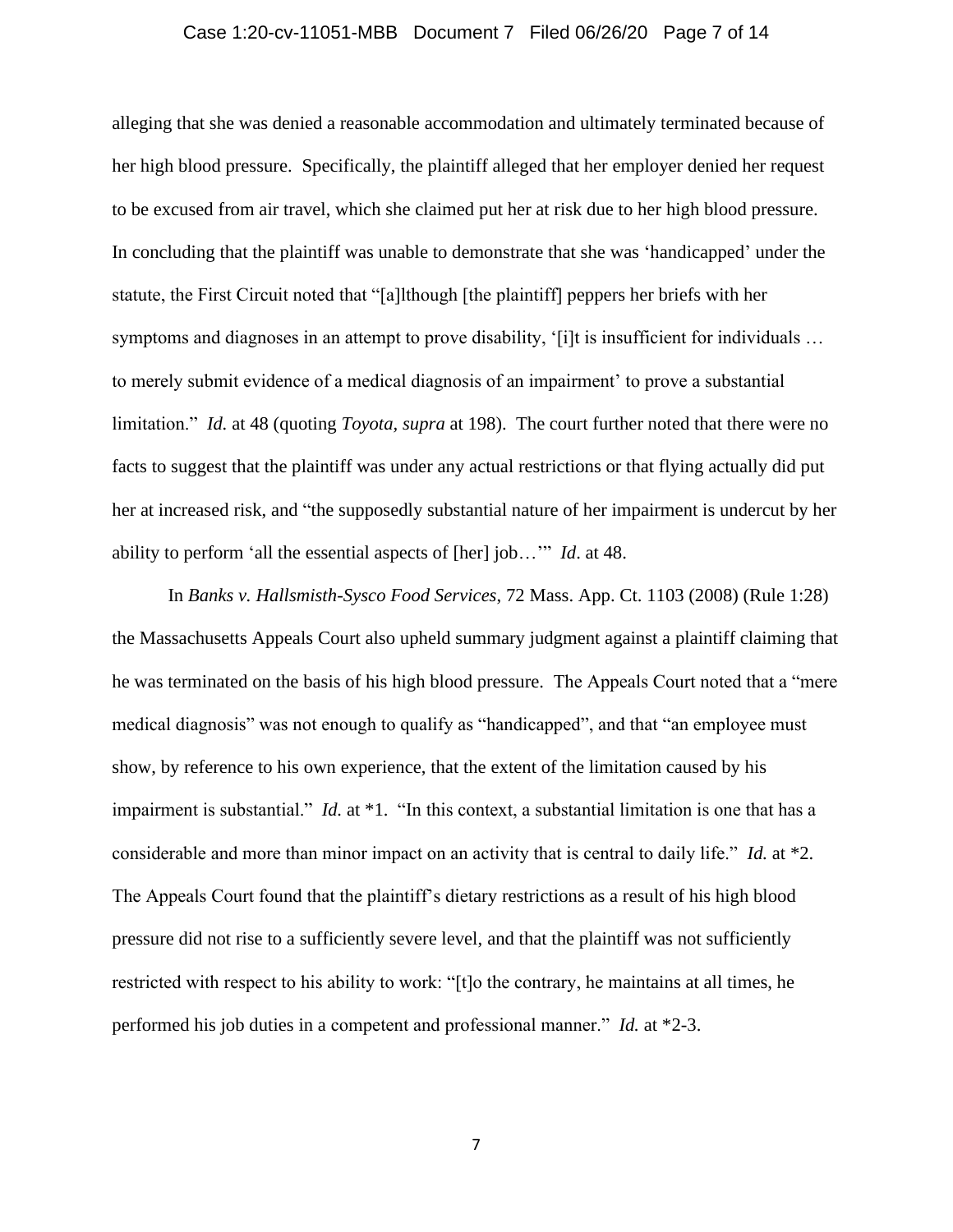#### Case 1:20-cv-11051-MBB Document 7 Filed 06/26/20 Page 8 of 14

Just as in *Faiola* and *Banks*, Plaintiff has failed to establish that his high blood pressure amounts to a 'handicap' under Chapter 151B. Plaintiff does not describe *any* limitations to his life as a result of his high blood pressure, much less a *substantial limitation* to a *major life function*. His high blood pressure in no way restricts his ability to do his job – to the contrary, Plaintiff alleges that he was always able to perform his job and his reviews were always positive. (¶¶ 9-11); *See Faiola*, *supra* at 48 ("…the supposedly substantial nature of her impairment is undercut by her ability to perform 'all the essential aspects of [her] job…'"); *Banks*, *supra* at \*2- 3. Plaintiff alleges that he had concerns about social distancing at work, "particularly given his pre-existing health condition", but he provides no details regarding his alleged condition, points to no evidence that he is under any sort of restrictions or doctor's orders, nor does he set forth any facts to support that his particular condition actually placed him at a significantly increased risk of severe illness from COVID-19.<sup>4</sup> The law is clear that simply identifying a health condition without more is not sufficient to plead a *prima facie* case of disability discrimination under Chapter 151B. *Faiola*, *supra* at 48; *Banks*, *supra* at \*1. Because the Plaintiff has not set forth sufficient facts demonstrating that he is substantially limited with respect to a major life function, he has not pled a *prima facie* case and his claim should be dismissed.

<sup>&</sup>lt;sup>4</sup> Plaintiff does not allege any details regarding his condition or cite any support for the fact that his alleged impairment puts him at significant risk. Plaintiff alleges that he "reminded" his manager at one point regarding the "federal guidance concerning COVID-19 with respect to vulnerable persons" (¶24), but he does not allege that he is such vulnerable person or allege any facts that could support that conclusion. For reference, high blood pressure alone is not identified on the CDC's list of pre-existing conditions that put people at higher risk of severe illness from COVID-19. *See* [https://www.cdc.gov/coronavirus/2019-ncov/need-extra-precautions/people-at](https://www.cdc.gov/coronavirus/2019-ncov/need-extra-precautions/people-at-higher-risk.html)[higher-risk.html](https://www.cdc.gov/coronavirus/2019-ncov/need-extra-precautions/people-at-higher-risk.html)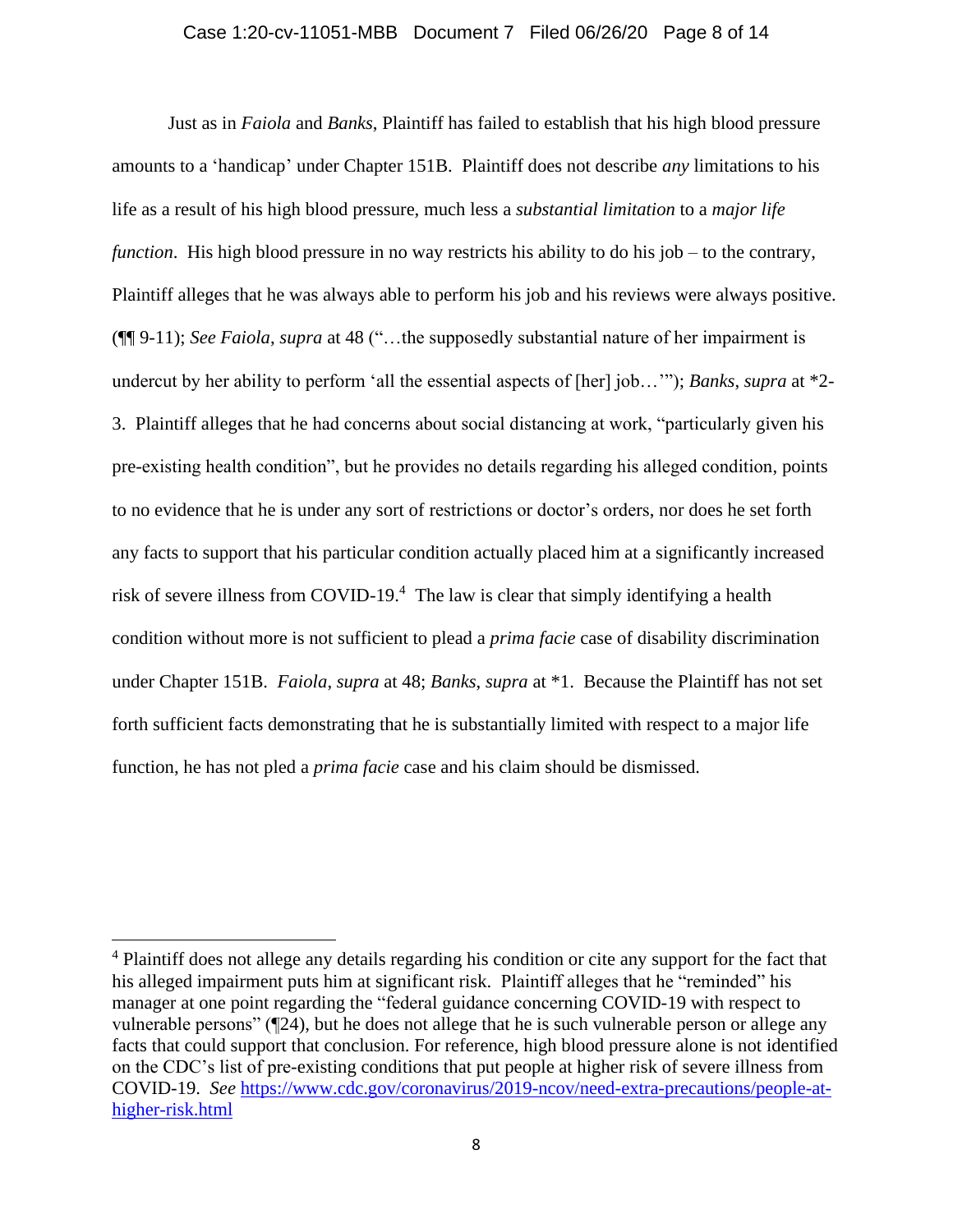### Case 1:20-cv-11051-MBB Document 7 Filed 06/26/20 Page 9 of 14

### *(B) Plaintiff's 'associational' discrimination claim must fail because such claims are not recognized in the reasonable accommodation context.*

Plaintiff also attempts in Count I to make a so-called 'associational' discrimination claim, alleging that CGIT discriminated against him on the basis of his mother's alleged disability. Specifically, Plaintiff alleges that he requested to work from home because his mother is in "a vulnerable population with respect to COVID-19" (Complaint, ¶ 22), and that CGIT denied that accommodation. While the Supreme Judicial Court recognized associational discrimination as a valid cause of action in 2013, it did not do so where a plaintiff is seeking a reasonable accommodation due to his relation's alleged disability; therefore, Plaintiff's claim does not exist as a matter of law. *See Flagg v. Alimed*, Inc. 466 Mass. 23, 32 fn. 18 (2013) (concluding that 'associational' discrimination is a valid cause of action but expressly limiting that finding: "…we have no occasion to consider whether an employee with a handicapped spouse himself is entitled to reasonable accommodation on account of his spouse's condition; that issue is not raised in this case.").

*Flagg v. Alimed* is the 2013 SJC case that officially recognized 'associational' discrimination as a valid cause of action in Massachusetts. The plaintiff in *Flagg* alleged that he was terminated specifically so that his employer could avoid paying for the medical care of his wife who was battling a brain tumor. *Id.* at 25-26. In finding that the plaintiff had a valid claim under Chapter 151B, the SJC found that, "[w]hen an employer subjects and otherwise satisfactory employee to adverse employment decisions premised on hostility toward the handicapped condition of the employee's spouse, it is treating the employee as if he were handicapped himself..." *Id.* at 30. The SJC noted expressly, however, that its finding was not extended to a claim where a plaintiff sought a reasonable accommodation based on his spouse's condition since that issue was not before it. *See id.* at 32, fn. 18. Justice Gants reiterated this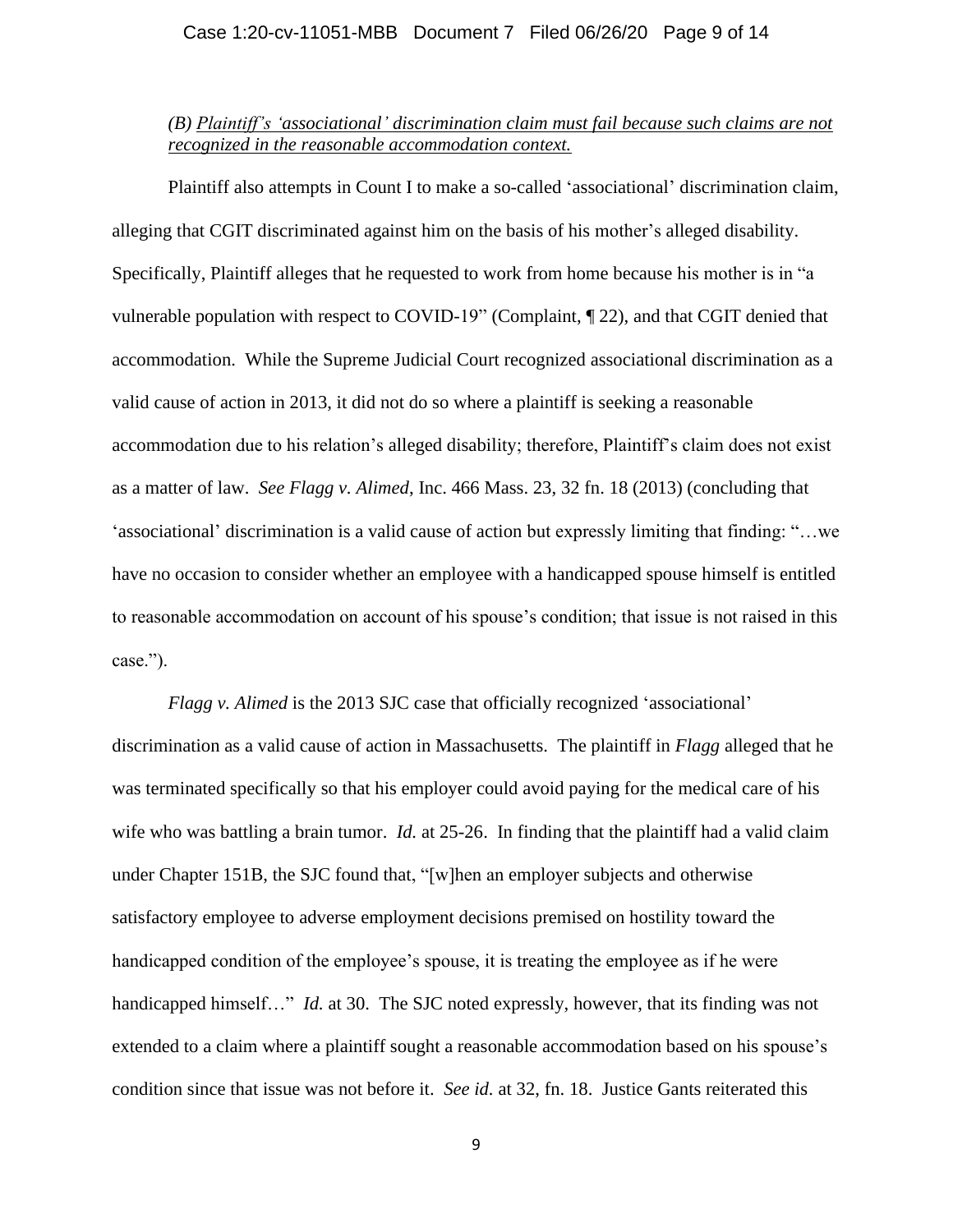### Case 1:20-cv-11051-MBB Document 7 Filed 06/26/20 Page 10 of 14

point in his concurring opinion, first noting "the special nature of these circumstances", and then making clear that, "the court's opinion does not suggest that an employer is required under § 4(16) to provide reasonable accommodation to an employee who is not himself handicapped to allow the employee to attend to important family matters, medical or otherwise." *Id.* at 42.

In *Fenn v. Mansfield Bank*, 2015 WL 628560 (D. Mass. 2015) Judge Gorton also noted that an associational discrimination claim did not exist for an employer's failure to make a reasonable accommodation. Although Judge Gorton ultimately denied the employer's motion to dismiss because the plaintiff there alleged that he was terminated *directly because* of his wife's disability (like the plaintiff in *Flagg v. Alimed*), Judge Gorton stated that the employer's motion to dismiss would have been allowed if the plaintiff's claim was only that he was terminated for seeking a work accommodation on account of his wife's condition. *See id*. at \*3. "No such accommodation is owed to plaintiff on account of his wife's disability and the *Flagg* decision cannot reasonably be construed as an extension of § 4(16) to protect against any such actions by employers." *Id.* at \*4.

Here, unlike in *Flagg*, Plaintiff does not allege that CGIT terminated him *because of* discriminatory animus directed toward his allegedly disabled mother. In fact, Plaintiff's allegations make clear that CGIT wanted Plaintiff to *return to work* and did not intend to terminate him simply because of his mother's health condition, which had apparently been longstanding. Instead, Plaintiff' s allegations are that he was denied the accommodation of working from home, which he requested in part because of his mother's alleged health problems, and that he was then terminated when he apparently refused to accept that denial. As *Flagg* and *Fenn* make clear, associational discrimination under Chapter 151B has not been extended to situations where a plaintiff is terminated for seeking an accommodation on account of a family member's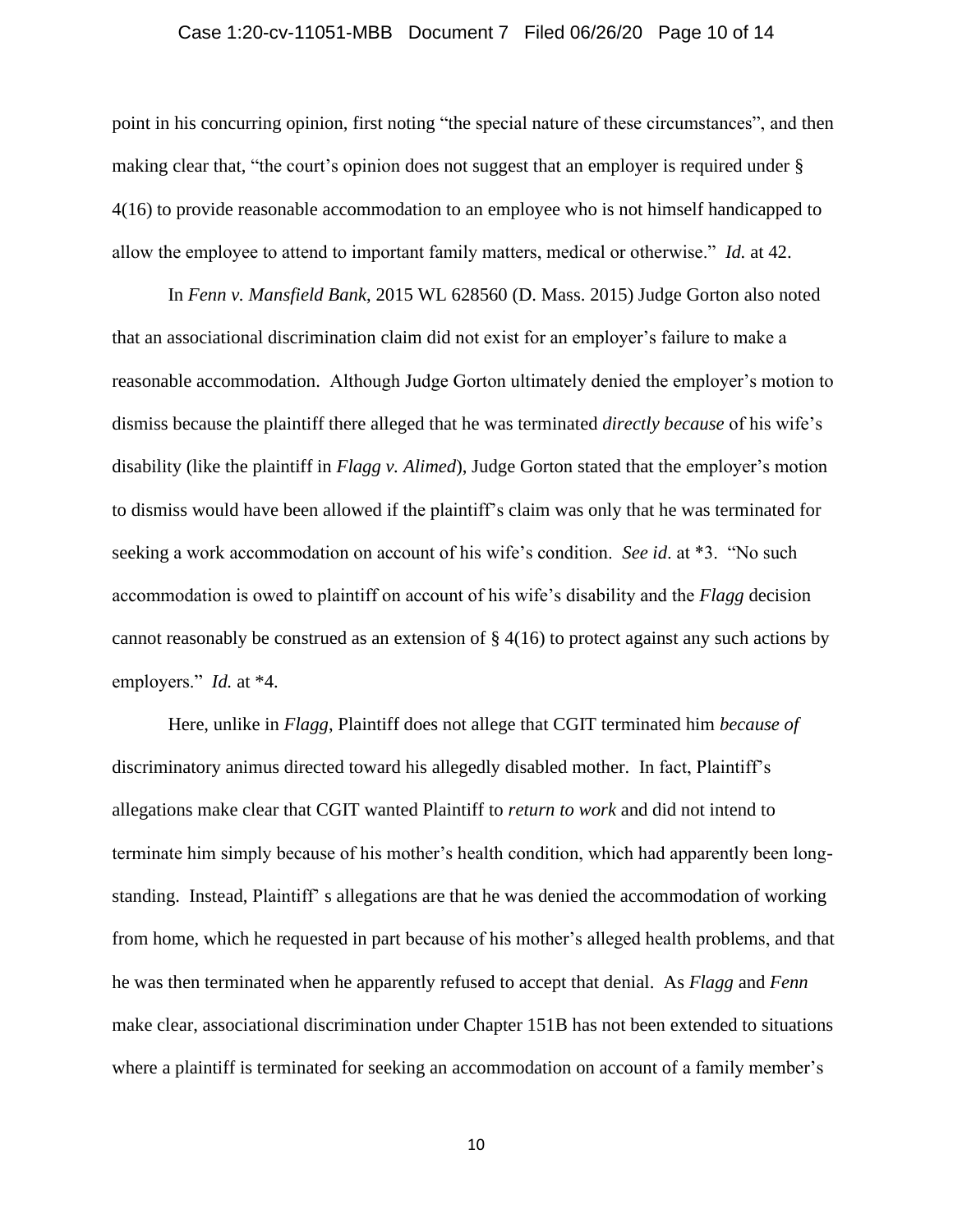#### Case 1:20-cv-11051-MBB Document 7 Filed 06/26/20 Page 11 of 14

health condition. Therefore, Plaintiff's associational discrimination claim fails as a matter of law and should be dismissed.

### **2. Count II of the Complaint should be dismissed because Plaintiff has failed to plead a**  *prima facie* **case of age discrimination.**

Plaintiff has failed to sufficiently plead a *prima facie* case of age discrimination under Chapter 151B. *See Knight v. Avon Products, Inc.*, 438 Mass. 413, 422 (2003) ("Whether a plaintiff has proffered sufficient evidence to establish a prima facie case is a question of law…"). "[D]iscriminatory animus [ ] remains an essential element of G. L. c. 151B that the plaintiff must prove." *Id.* at 420, n. 4. While Plaintiff states in vague and conclusory fashion in Count II that he was "discriminated against because of his age in violation of G.L. c. 151B", he does not allege *any* facts which, if true, could be considered direct evidence that any adverse action by CGIT was motived by his age. In fact, other than noting that he is 55 years old, Plaintiff alleges no other facts remotely concerning his age, and certainly none that support the conclusion that CGIT's refusal of his accommodation or termination of him had anything to do with his age.

Where there is no direct evidence of discrimination, Massachusetts courts follow the familiar three-stage order of proof set forth by the United States Supreme Court in *McDonnell Douglas v. Green*, 411 U.S. 792 (1973). *See Abramian v. President & Fellows of Harvard College*, 432 Mass. 107, 116 (2000). In the first stage, the employee has the burden to establish a *prima facie* case of discrimination. *Id.* In an age discrimination case, this requires the plaintiff to establish that: (1) he was a member of a protected class (that is, over forty years of age); (2) he performed his job at an acceptable level; (3) he suffered an adverse employment action; and (4) he was replaced by a similarly or less qualified younger person*. See Mitchell v. Tac Tech. Servs.,*  50 Mass. App. Ct. 90, 92 (2000). The Supreme Judicial Court has made clear that in order to establish the fourth element of the *prima facie* test, the plaintiff's replacement must be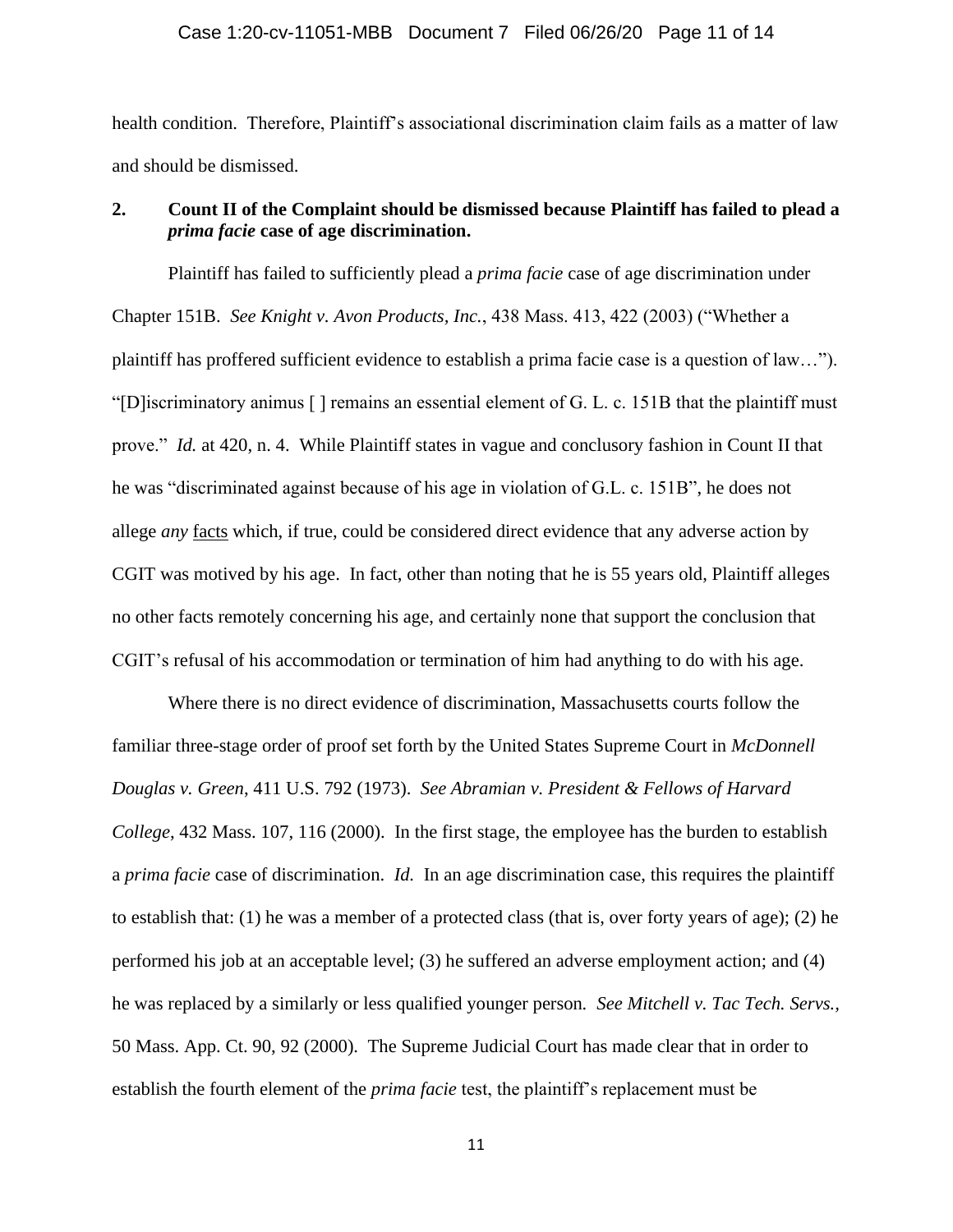### Case 1:20-cv-11051-MBB Document 7 Filed 06/26/20 Page 12 of 14

"substantially" younger, i.e., five years or more. *See Knight, supra* at 425 ("We conclude that an age disparity of less than five years, by itself, is too insignificant to support a *prima facie* case of age discrimination").

Even conceding solely for the purposes of this motion that Plaintiff has sufficiently established the first three elements, his claim fails because he has not established the fourth. Plaintiff does not allege any direct evidence of age discrimination, and alleges nothing regarding his replacement, including no allegation that he was replaced by someone substantially younger or treated disparately at all due to his age. *See id.* (concluding that the plaintiff failed to establish a *prima facie* age discrimination case as a matter of law where there was no direct evidence of discriminatory animus and plaintiff's replacement was only twenty eight months younger: "A plaintiff who cannot establish a prima facie case (and who otherwise lacks evidence of discrimination) [ ] cannot survive the first stage of his claim."). *See also Banks v. Hallsmith-Sysco Food Services*, *supra* at \*8-9 (concluding that plaintiff could not establish the fourth element of a prima facie case of age discrimination where there was no evidence of ageist comments and no evidence concerning the age of the plaintiff' replacement). Thus, Plaintiff has failed to meet the pleading requirements of a claim for age discrimination under Chapter 151B, and Count II of the Complaint should be dismissed.

### **3. Count III of the Complaint should be dismissed because Plaintiff has failed to plead a** *prima facie* **case of discrimination on the basis of race/national origin.**

Just as with his age discrimination claim, other than alleging that he is in a protected class (Chinese-American), Plaintiff has alleged no facts that, if true, could support a finding the CGIT discriminated against him on the basis of race/national origin. Again, Plaintiff does not allege *any* direct evidence of discriminatory animus on the basis of race/national origin. Where there is no such direct evidence, Massachusetts courts follow the familiar three-stage order of proof in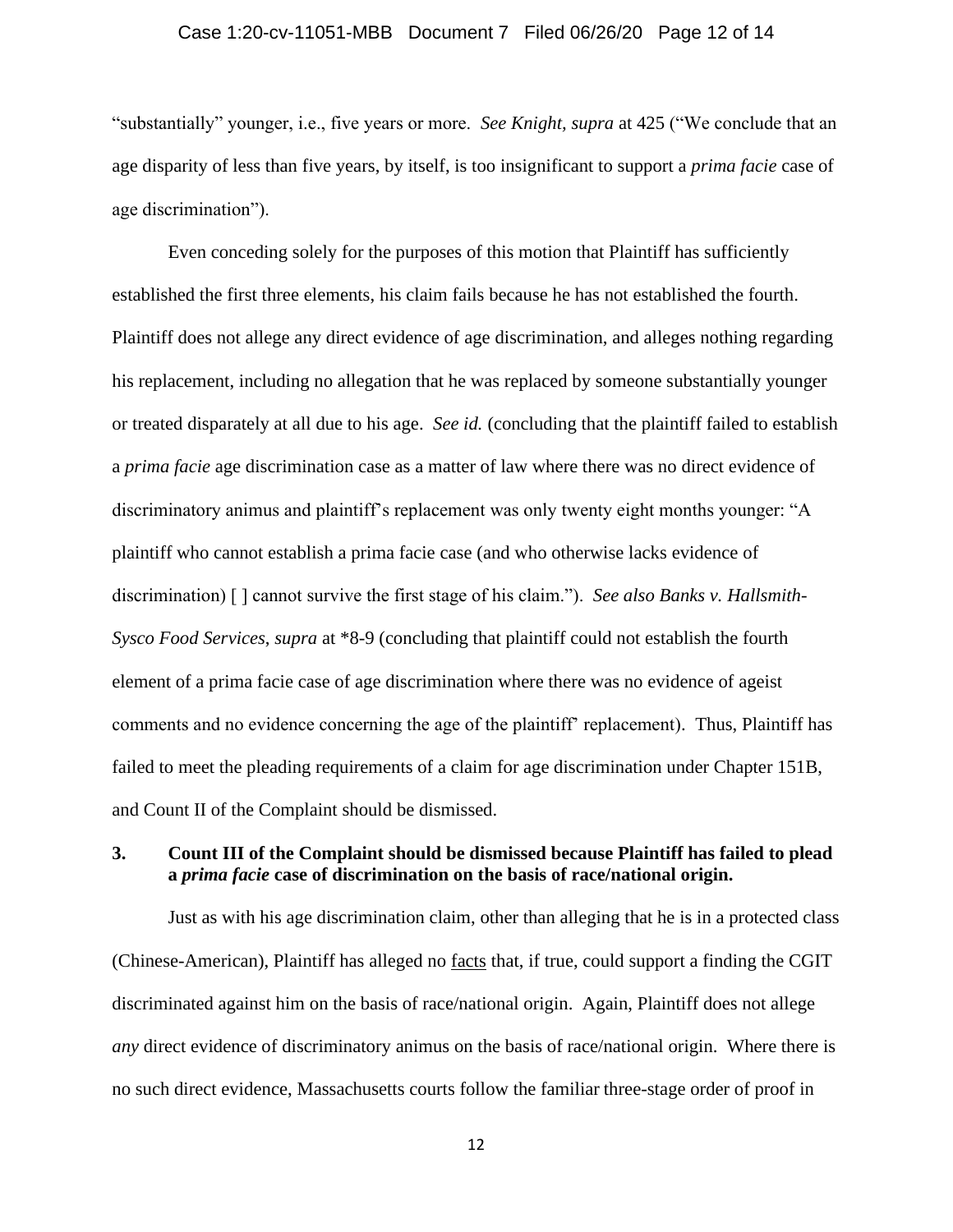### Case 1:20-cv-11051-MBB Document 7 Filed 06/26/20 Page 13 of 14

race/national origin discrimination cases. *See Abramian v. President & Fellows of Harvard College*, 432 Mass. 107, 116 (2000). "In the first stage, the employee has the burden to establish a prima facie case of discrimination by showing that "(1) he is a member of a class protected by G.L. c. 151B; (2) he performed his job at an acceptable level; (3) he was terminated; and (4) his employer sought to fill the plaintiff's position by hiring another individual with qualifications similar to the plaintiff's.... [T]he elements ... may vary depending on the specific facts of a case." *Id.*

Again, even assuming solely for the purposes of this motion that Plaintiff has met the first three prongs of the analysis, he does not allege any facts to support the fourth. In fact, he has alleged no facts whatsoever that the refusal to grant his accommodation or his termination were in any way shape or form due to the fact that he is a Chinese-American, or that CGIT sought to fill his position with a similarly qualified individual of a different race/national origin. Simply being in a protected class is not enough to support a *prima facie* case of race/national origin discrimination. *See Abramian, supra* at 116. Since Plaintiff cannot establish a *prima facie* case, Count III should be dismissed.

#### **CONCLUSION**

For the reasons set forth above, Counts I, II, and III of the Complaint should be dismissed in their entirety.

> THE DEFENDANT, CGIT SYSTEMS, INC., BY ITS ATTORNEY,

### */s/ John E. (Jed) DeWick*